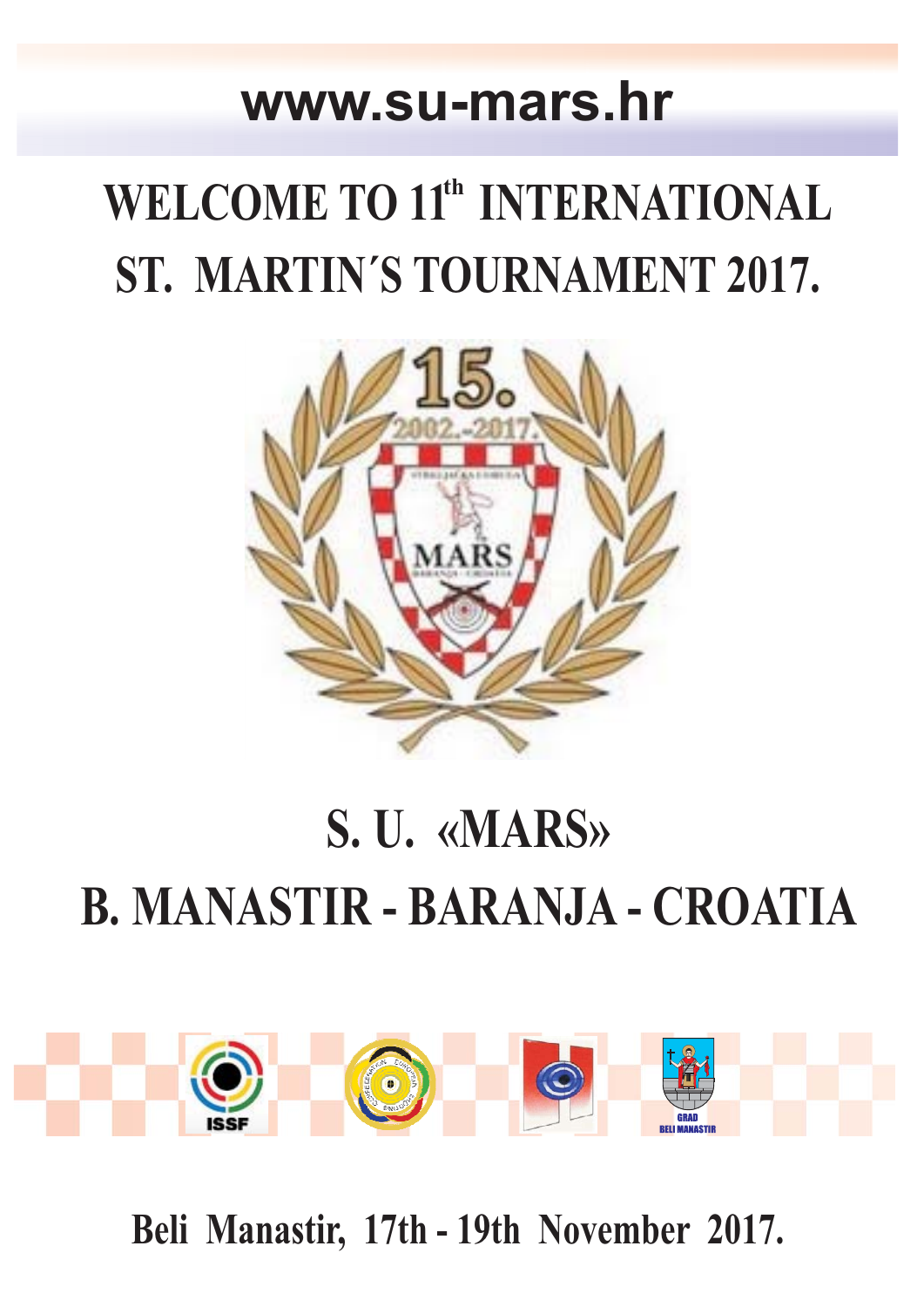

**B. MANASTIR - BARANJA - CROATIA**

**31300 B. Manastir - T. Ujevića 13 - Tel.: 031/725-300 - mob.:098/252-609 OIB 43773439987; MB 01636499 - IBAN HR7623400091110074136 mail: marsbm@yahoo.com - www.su-mars.hr**



**GRAD** 

## INTERNATIONAL ST. MARTIN´S TOURNAMENT 2017 ISSF - AIR RIFLE - AIR PISTOL TEAM AND INDIVIDUAL COMPETITION

| Organized by: Shooting Union "MARS"                                                         |  |  |  |
|---------------------------------------------------------------------------------------------|--|--|--|
| Date:<br>November 17th-19th, 2017                                                           |  |  |  |
| <b>City Sport Hall - BELI MANASTIR</b><br><b>Place:</b>                                     |  |  |  |
| Air pistol $40/60$ shots Air rifle $40/60$ shots<br>Events:                                 |  |  |  |
| Categories: Men/Women - Junior men/Junior women                                             |  |  |  |
| Terms of<br>Preliminary entry form before 31th Oct 2017                                     |  |  |  |
| participation: Final entry form before 10th Nov 2017                                        |  |  |  |
| <b>Starting fee:</b><br>All disciplines 30 $\epsilon$ per shooter for both competition days |  |  |  |
| Awards: We are proude to announce that the prizes for winners included                      |  |  |  |
| medals, prizes in cash and surprise                                                         |  |  |  |
| Club team: The first three teams in all categories will be awarded a cup                    |  |  |  |
| each                                                                                        |  |  |  |
| Interim cup St. Martin - Club team closest to national record of Croatia                    |  |  |  |
| (NO NATIONAL TEAM)                                                                          |  |  |  |
| Info: Qualifications and finals will be held on the electronic target SIUS ASCOR            |  |  |  |
| All propositions are in order with the ISSF Rules and Regulations                           |  |  |  |

| <b>Accommodation:</b> |          | - Hotel "Patria" +385/31-710-710; www.hotelpatria.hr |
|-----------------------|----------|------------------------------------------------------|
|                       | - Hostel | $+385/31-710-710$ ; www.hotelpatria.hr               |